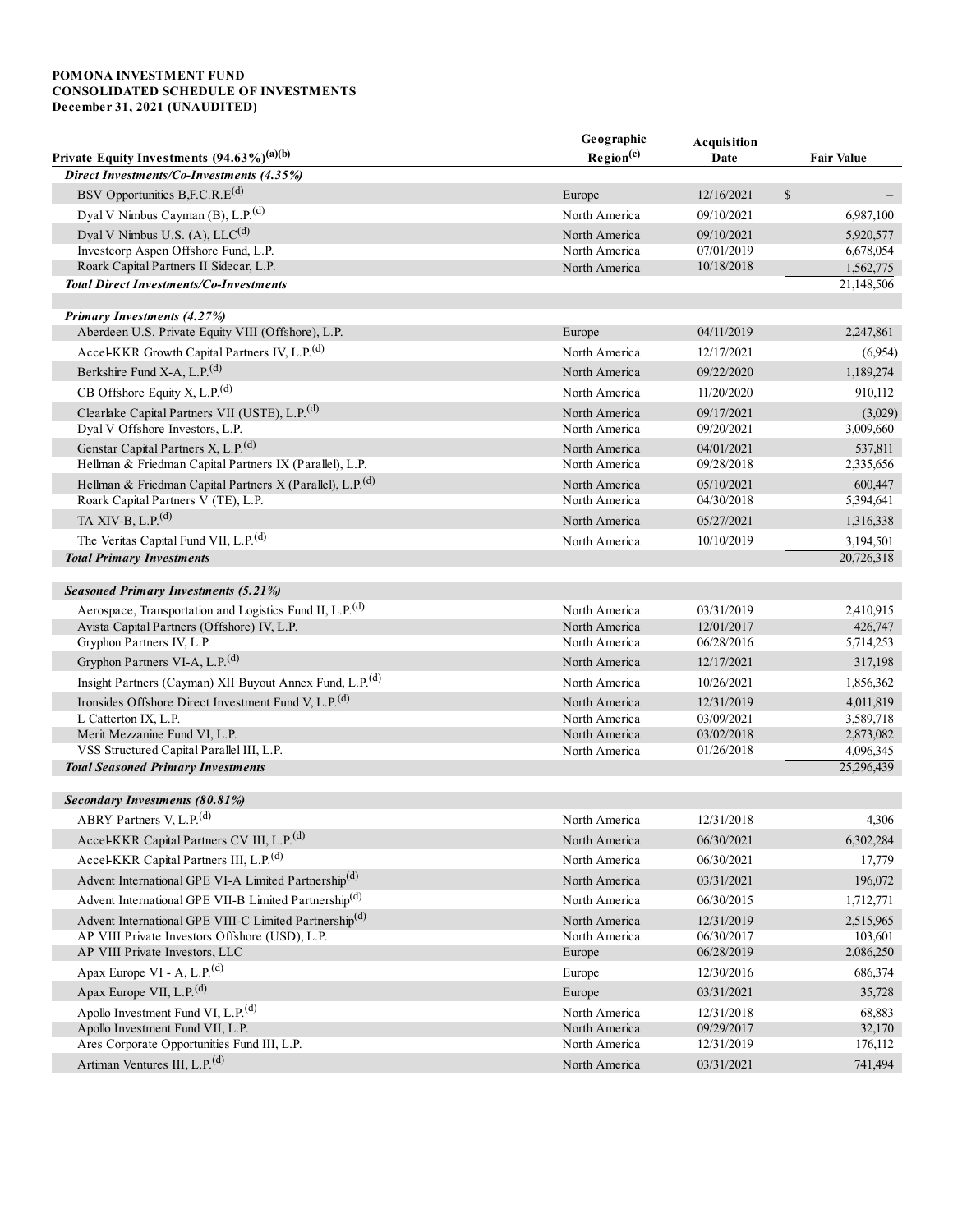|                                                                                      | Geographic                     | Acquisition              |                                      |
|--------------------------------------------------------------------------------------|--------------------------------|--------------------------|--------------------------------------|
| Private Equity Investments $(94.63\%)^{(a)(b)}$ (continued)                          | Region <sup>(c)</sup>          | Date                     | <b>Fair Value</b>                    |
| Secondary Investments (80.81%) (continued)                                           |                                |                          |                                      |
| Atlas Capital Resources, L.P.<br>Audax Mezzanine Fund III, L.P.                      | North America<br>North America | 06/30/2021<br>09/30/2016 | $\mathbb{S}$<br>6,044,976<br>904,732 |
| Audax Private Equity Fund II, L.P. <sup>(d)</sup>                                    | North America                  | 12/31/2018               | 26,082                               |
| Audax Private Equity Fund III, L.P.                                                  | North America                  | 09/30/2015               | 195,890                              |
| Audax Private Equity Fund IV, L.P. <sup>(d)</sup>                                    | North America                  | 09/29/2017               | 12,861                               |
| Audax Private Equity Fund, L.P. <sup>(d)</sup>                                       | North America                  | 12/31/2018               | 9,049                                |
| Audax Senior Loan Fund III, L.P.                                                     | North America                  | 09/28/2018               | 347,556                              |
| Avista Capital Partners (Offshore) II, L.P. <sup>(d)</sup>                           | North America                  | 12/31/2019               | 324,275                              |
| Avista Capital Partners III, L.P. <sup>(d)</sup>                                     | North America                  | 12/31/2019               | 56,405                               |
| Avista Healthcare Partners, L.P. <sup>(d)</sup>                                      | North America                  | 12/31/2019               |                                      |
|                                                                                      |                                |                          | 2,528,682                            |
| Bain Capital Asia Fund II, L.P. <sup>(d)</sup>                                       | North America                  | 12/31/2019               | 2,480,816                            |
| Bain Capital Distressed and Special Situations 2013 E, L.P. <sup>(d)</sup>           | North America                  | 06/30/2015               | 204,751                              |
| Bain Capital Europe Fund III, L.P. <sup>(d)</sup>                                    | North America                  | 12/30/2016               | 222,945                              |
| Bain Capital Fund VII, L.P. <sup>(d)</sup>                                           | North America                  | 12/29/2017               | 8,763,824                            |
| Bain Capital Fund X, L.P. <sup>(d)</sup>                                             | North America                  | 12/30/2015               | 2,433,471                            |
| Bain Capital VII Coinvestment Fund, L.P. <sup>(d)</sup>                              | North America                  | 12/29/2017               | 118,199                              |
| BC Asia III Private Investors, L.P.                                                  | North America                  | 06/30/2020               | 2,548,208                            |
| BC Europe IV Private Investors, L.P.                                                 | North America                  | 06/30/2020               | 1,513,184                            |
| BC European Capital IX-8, L.P. <sup>(d)</sup>                                        | Europe                         | 12/31/2020               | 2,089,283                            |
| BC Life Sciences Private Investors, L.P. <sup>(d)</sup>                              | North America                  | 06/30/2020               | 3,025,718                            |
| BC XI Private Investor, L.P.<br>BC XII Private Investors, L.P.                       | North America<br>North America | 06/30/2020<br>06/30/2020 | 3,252,780<br>4,333,849               |
| BCP V-S, L.P. $(d)$                                                                  |                                |                          |                                      |
| Berkshire Fund IX, L.P.                                                              | North America<br>North America | 09/29/2017<br>09/03/2021 | 32,282<br>12,338,883                 |
| Berkshire Fund VI, Limited Partnership <sup>(d)</sup>                                | North America                  | 12/31/2018               | 4,726,585                            |
| Berkshire Fund VII, L.P. <sup>(d)</sup>                                              | North America                  |                          |                                      |
|                                                                                      |                                | 12/31/2018               | 249,838                              |
| Berkshire Fund VIII (IND), L.P. <sup>(d)</sup>                                       | North America                  | 09/03/2021               | 9,303,322                            |
| Blackstone Capital Partners V, L.P. <sup>(d)</sup>                                   | North America                  | 09/29/2017               | 117,530                              |
| Bridgepoint Europe IV, L.P.                                                          | Europe                         | 03/31/2021               | 222,325                              |
| Carlyle Partners V, L.P. <sup>(d)</sup>                                              | North America                  | 12/31/2019               | 123,931                              |
| Catterton Growth Partners, L.P. <sup>(d)</sup>                                       | North America                  | 06/30/2021               | 840,968                              |
| CD&R Value Building Partners I, L.P. (d)<br><b>CDRF8</b> Private Investors, LLC      | North America<br>North America | 12/02/2021               | 9,704,637                            |
| Cerberus Institutional Partners L.P. - Series Four                                   | North America                  | 06/30/2017<br>12/30/2016 | 225,867<br>124,542                   |
| Charterhouse Capital Partners IX, L.P. (d)                                           | Europe                         | 12/31/2021               | 139,087                              |
| CHP III, $L.P.(d)$                                                                   | North America                  | 09/29/2017               | 293,767                              |
| CI Capital Investors II, L.P. <sup>(d)</sup>                                         | North America                  |                          |                                      |
|                                                                                      |                                | 12/31/2019               | 967,055                              |
| CI Capital Investors III, L.P. <sup>(d)</sup><br>Clearlake Capital Partners IV, L.P. | North America<br>North America | 12/31/2019<br>12/31/2019 | 2,239,379<br>2,163,847               |
| Clearlake Opportunities Partners (P-Offshore) L.P(d)                                 | North America                  | 12/31/2019               | 968,092                              |
| Coller International Partners VI, L.P. (d)                                           |                                |                          |                                      |
| Comvest Capital II International (Cayman), L.P.                                      | North America<br>North America | 12/31/2021<br>06/29/2018 | 616,956<br>397,918                   |
| Comvest Capital III International (Cayman), L.P.                                     | North America                  | 06/29/2018               | 1,039,813                            |
| Court Square Capital Partners (Offshore) III, L.P.                                   | North America                  | 12/31/2020               | 1,374,209                            |
| DCM IV, L.P. $(d)$                                                                   | North America                  | 06/30/2015               | 97,301                               |
| DCM V, L.P. $(d)$                                                                    | North America                  | 06/30/2015               | 316,803                              |
| DCM VI, L.P. $(d)$                                                                   | North America                  | 06/30/2015               | 2,014,438                            |
| Endeavour Capital Fund V, L.P. <sup>(d)</sup>                                        | North America                  | 03/31/2021               | 7,959                                |
| Energy Capital Partners II, L.P. <sup>(d)</sup>                                      | North America                  | 03/31/2021               | 45,387                               |
| EQT VI (No 1) Limited Partnership <sup>(d)</sup>                                     |                                |                          |                                      |
| EQT VII (No. 1) Limited Partnership <sup>(d)</sup>                                   | Europe                         | 12/31/2021               | 59,104                               |
|                                                                                      | Europe                         | 12/31/2020               | 1,162,966                            |
| EQT VIII (No.1) $SCSp(d)$                                                            | Europe                         | 12/31/2020               | 1,935,863                            |
| Equistone Partners Europe Fund IV, L.P. (d)                                          | Europe                         | 12/31/2021               | 810,498                              |
| Fifth Cinven Fund (No.3) Limited Partnership <sup>(d)</sup>                          | Europe                         | 12/31/2021               | 3,553,260                            |
| Francisco Partners II, L.P. <sup>(d)</sup>                                           | North America                  | 12/31/2018               | 169,831                              |
| FSN Capital IV, L.P. <sup>(d)</sup>                                                  | Europe                         | 12/31/2019               | 953,327                              |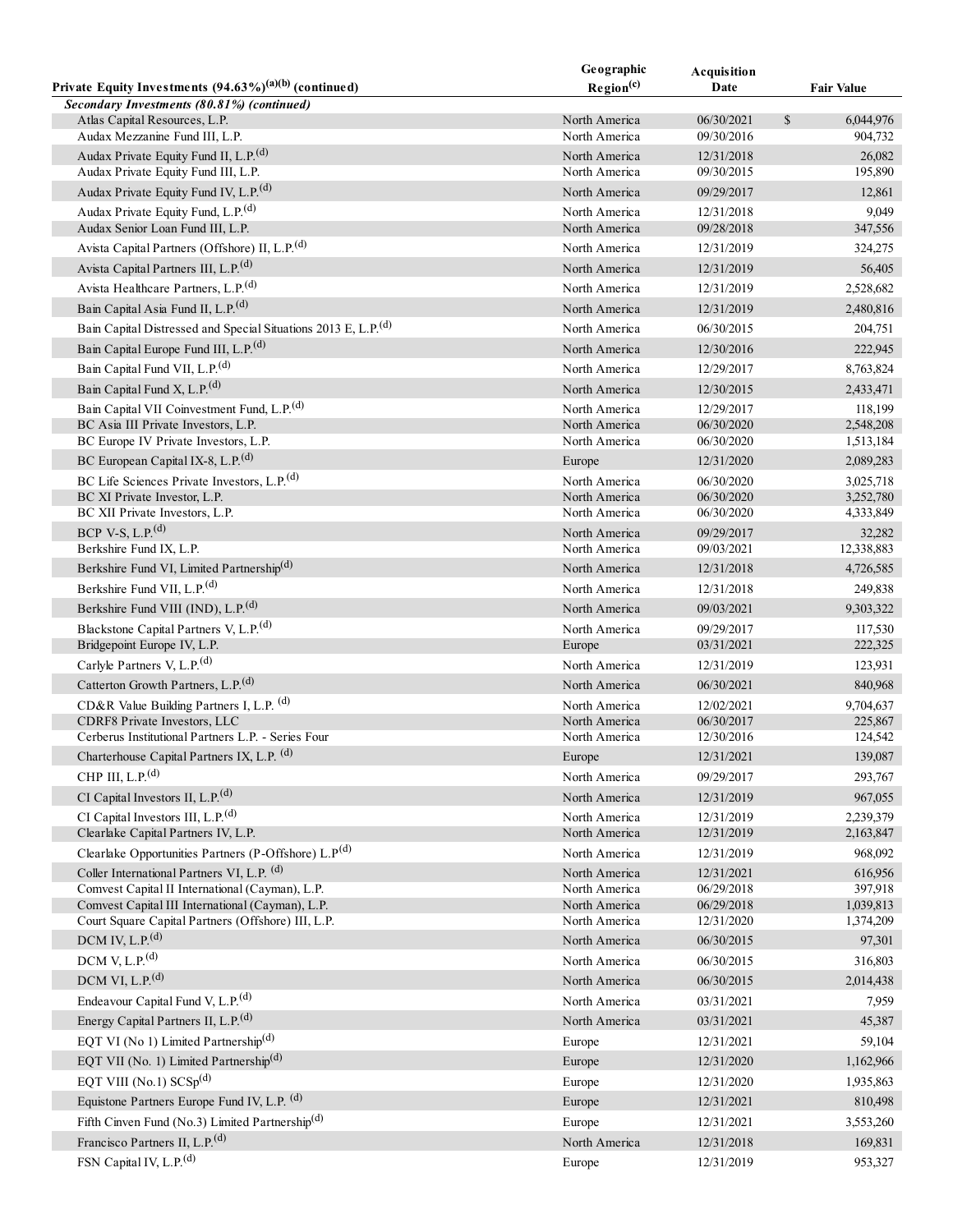|                                                                                                                                 | Geographic                     | Acquisition              |               |                      |
|---------------------------------------------------------------------------------------------------------------------------------|--------------------------------|--------------------------|---------------|----------------------|
| Private Equity Investments $(94.63\%)^{(a)(b)}$ (continued)                                                                     | Region <sup>(c)</sup>          | Date                     |               | <b>Fair Value</b>    |
| Secondary Investments (80.81%) (continued)                                                                                      |                                |                          |               |                      |
| General Atlantic Investment Partners 2013, L.P.                                                                                 | North America                  | 12/31/2019               | $\mathcal{S}$ | 3,333,000            |
| Genstar Capital Partners VII (EU), L.P. <sup>(d)</sup>                                                                          | North America                  | 12/31/2020               |               | 801,429              |
| Genstar Capital Partners VIII BL (EU), L.P.                                                                                     | North America                  | 12/31/2020               |               | 2,654,486            |
| Genstar VIII Opportunities Fund I (EU), L.P. <sup>(d)</sup>                                                                     | North America                  | 12/31/2020               |               | 1,622,112            |
| GESD Investors II, L.P. <sup>(d)</sup>                                                                                          | North America                  | 09/29/2017               |               | 84,735               |
| Green Equity Investors CF II, L.P. (d)                                                                                          | North America                  | 11/30/2021               |               | 1,185,423            |
| Green Equity Investors CF, L.P.                                                                                                 | North America                  | 04/26/2021               |               | 2,008,696            |
| Green Equity Investors Side VI, L.P.                                                                                            | North America                  | 06/30/2021               |               | 6,684,371            |
| Green Equity Investors V, L.P. <sup>(d)</sup>                                                                                   | North America                  | 09/29/2017               |               | 333,498              |
| Gridiron Capital Fund II, L.P.                                                                                                  | North America                  | 12/31/2019               |               | 652,706              |
| Gridiron Energy Feeder I, L.P. <sup>(d)</sup><br>Gryphon Co-Invest Fund IV, L.P.                                                | North America<br>North America | 05/10/2017<br>12/31/2020 |               | 2,345,283<br>286,685 |
| Gryphon Partners 3.5, L.P.                                                                                                      | North America                  | 12/31/2020               |               | 316,947              |
| Gryphon Partners IV, L.P.                                                                                                       | North America                  | 12/31/2020               |               | 1,758,232            |
| Gryphon Partners V-A, L.P. <sup>(d)</sup>                                                                                       | North America                  | 12/31/2020               |               | 3,086,469            |
| GS Capital Partners VI Parallel, L.P. <sup>(d)</sup>                                                                            | North America                  | 12/31/2019               |               | 62,280               |
| GSO Capital Opportunities Overseas Fund, L.P. <sup>(d)</sup>                                                                    | North America                  | 12/30/2015               |               | 49,729               |
| GSO Private Investors Offshore II, L.P.                                                                                         | North America                  | 06/30/2017               |               | 69,975               |
| GTCR Fund X/C, L.P. (d)                                                                                                         | North America                  | 12/31/2021               |               | 13,972               |
| H&F Arrow 2, L.P. $^{(d)}$                                                                                                      | North America                  | 04/13/2021               |               | 1,926,335            |
| H&F Executives Fund IX, L.P. $^{(d)}$                                                                                           | North America                  | 09/30/2020               |               | 2,915,389            |
| H&F Executives Fund VIII, L.P.                                                                                                  | North America                  | 09/30/2020               |               | 4,182,318            |
| H.I.G. Bayside Debt & LBO Fund II, L.P. <sup>(d)</sup>                                                                          | North America                  | 12/31/2018               |               | 754,316              |
| H.I.G. Bayside Loan Opportunity Cayman Fund II, L.P.                                                                            | North America                  | 03/31/2021               |               | 130,429              |
| H.I.G. Capital Partners IV, L.P.                                                                                                | North America                  | 12/31/2018               |               | 835,688              |
| Harvest Partners V, L.P. <sup>(d)</sup>                                                                                         | North America                  | 12/29/2017               |               | 2,299                |
| Hellman & Friedman Capital Partners VI, L.P. <sup>(d)</sup>                                                                     | North America                  | 03/31/2019               |               | 137,403              |
| Hellman & Friedman Capital Partners VII (Parallel), L.P.                                                                        | North America                  | 06/28/2019               |               | 1,296,101            |
| Hellman & Friedman Capital Partners VII, L.P.                                                                                   | North America                  | 06/30/2021               |               | 892,345              |
| HFCP VII (Parallel-A), L.P.                                                                                                     | North America                  | 09/30/2021               |               | 461,218              |
| HgCapital 5, L.P. $(d)$                                                                                                         | Europe                         | 12/31/2018               |               | 746                  |
| HPE Continuation Fund I C.V. <sup>(d)</sup>                                                                                     | Europe                         | 05/27/2021               |               | 4,829,935            |
| Icon Partners II, L.P. $(d)$                                                                                                    | North America                  | 04/27/2021               |               | 806,702              |
| Icon Partners III, L.P. $(d)$                                                                                                   | North America                  | 05/10/2021               |               | 4,395,897            |
| Insight Equity I, L.P. $(d)$                                                                                                    | North America                  | 12/31/2018               |               | 19,941               |
| Insight Equity II, L.P. <sup>(d)</sup>                                                                                          | North America                  | 12/31/2018               |               | 462,433              |
| Insight Partners Continuation Fund, L.P. <sup>(d)</sup>                                                                         | North America                  | 08/14/2019               |               | 9,707,524            |
| Insight Venture Partners (Cayman) IX, L.P.                                                                                      | North America                  | 09/30/2019               |               | 3,551,114            |
| Insight Venture Partners (Cayman) VIII, L.P. <sup>(d)</sup>                                                                     | North America                  | 09/30/2019               |               | 1,988,389            |
| Insight Venture Partners Coinvestment Fund (Delaware) III, L.P.                                                                 | North America                  | 09/30/2019               |               | 520,634              |
| Insight Venture Partners Coinvestment Fund II, L.P.                                                                             | North America                  | 06/30/2015               |               | 1,160,221            |
| Insight Venture Partners Coinvestment Fund III, L.P.<br>Insight Venture Partners Growth-Buyout Coinvestment Fund (Cayman), L.P. | North America<br>North America | 06/30/2015<br>09/30/2019 |               | 254,418<br>1,120,649 |
| Insight Venture Partners Growth-Buyout Coinvestment Fund, L.P.                                                                  | North America                  | 09/30/2019               |               | 70,858               |
| Insight Venture Partners IX, L.P.                                                                                               | North America                  | 09/30/2019               |               | 91,435               |
| Insight Venture Partners VII, L.P.                                                                                              | North America                  | 06/30/2015               |               | 2,827,390            |
| Insight Venture Partners VIII (Co-Investors), L.P. <sup>(d)</sup>                                                               | North America                  | 12/31/2019               |               | 238,151              |
| Insight Venture Partners VIII, L.P. <sup>(d)</sup>                                                                              | North America                  | 06/30/2015               |               | 3,033,786            |
| JMI Equity Fund VI, L.P.                                                                                                        | North America                  | 09/29/2017               |               | 20,211               |
| Kelso Investment Associates VIII, L.P.                                                                                          | North America                  | 09/29/2017               |               | 816,213              |
| KKR 2006 Fund, L.P.                                                                                                             | North America                  | 09/29/2017               |               | 62,503               |
| KKR 2006 Private Investors Offshore, L.P. <sup>(d)</sup><br>KKR Americas Fund XII, L.P.                                         | North America                  | 06/30/2017               |               | 288,162              |
|                                                                                                                                 | North America                  | 03/31/2021               |               | 4,585,687            |
| KKR China Growth Fund, L.P. (d)                                                                                                 | North America                  | 12/31/2021               |               | 591,211              |
| KKR North America Fund XI, L.P. (d)                                                                                             | North America                  | 12/31/2021               |               | 2,110,838            |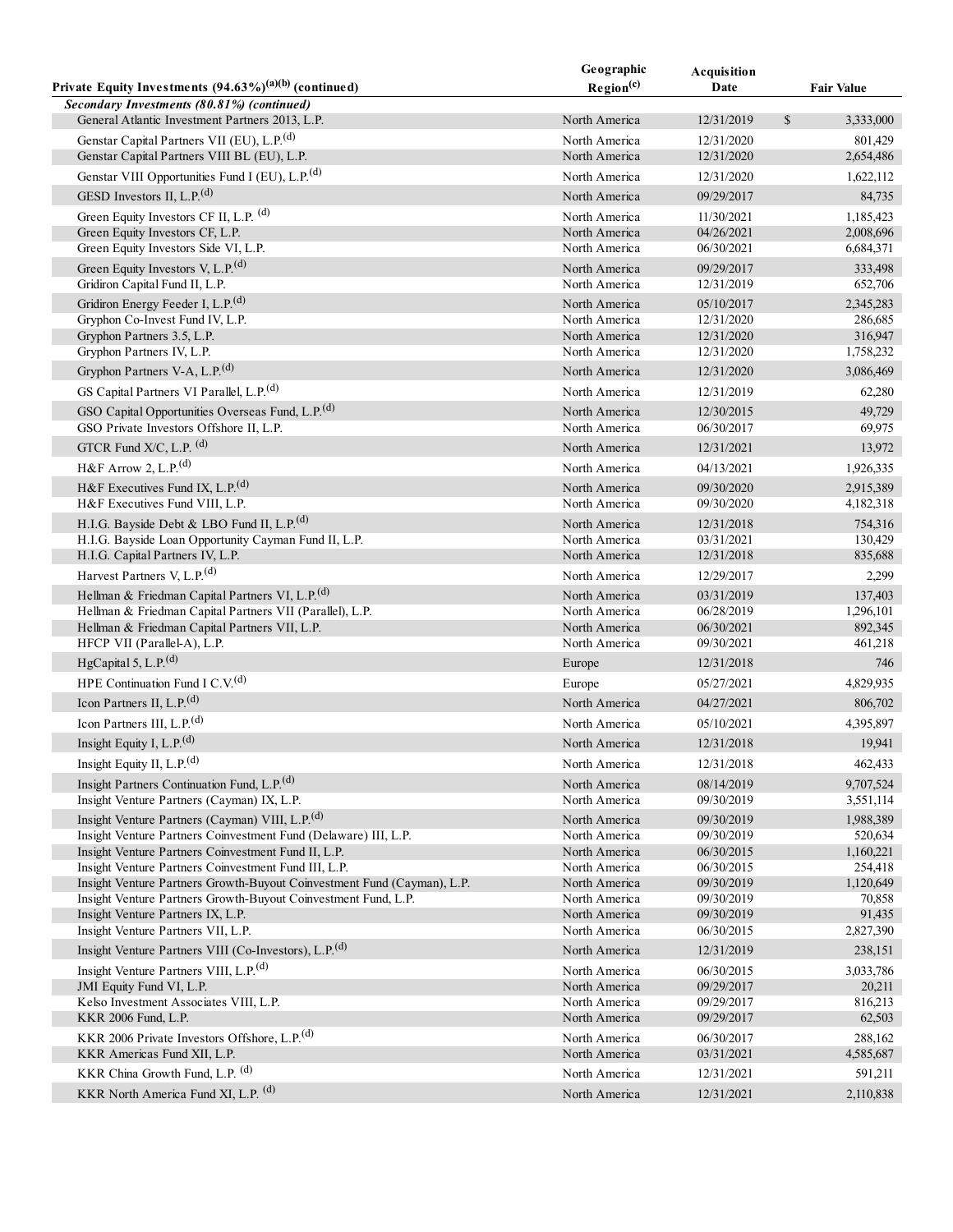|                                                                                                         | Geographic                     | Acquisition              |                        |
|---------------------------------------------------------------------------------------------------------|--------------------------------|--------------------------|------------------------|
| Private Equity Investments $(94.63\%)^{(a)(b)}$ (continued)                                             | Region <sup>(c)</sup>          | Date                     | <b>Fair Value</b>      |
| Secondary Investments (80.81%) (continued)                                                              |                                |                          |                        |
| KPS Special Situations Fund III (Supplemental Feeder), Ltd. <sup>(d)</sup>                              | North America                  | 09/29/2017               | $\mathbb{S}$<br>11,027 |
| KPS Special Situations Fund III, L.P. <sup>(d)</sup>                                                    | North America                  | 09/29/2017               | 8,138                  |
| Lightspeed Venture Partners IX, L.P. <sup>(d)</sup>                                                     | North America                  | 12/31/2020               | 4,343,829              |
| Lion/Simba Investors, L.P.                                                                              | Europe                         | 12/21/2020               | 4,152,630              |
| Littlejohn Fund III, L.P. <sup>(d)</sup>                                                                | North America                  | 12/31/2018               | 18,642                 |
| Littlejohn Fund IV, L.P.                                                                                | North America                  | 12/30/2015               | 492,257                |
| Lovell Minnick Equity Partners III, L.P. <sup>(d)</sup><br>Madison Dearborn Capital Partners VI-C, L.P. | North America<br>North America | 06/30/2021<br>03/31/2021 | 1,576,063<br>226,566   |
| Madison International Real Estate Liquidity Fund V(d)                                                   |                                |                          |                        |
| Marlin Equity III, L.P. <sup>(d)</sup>                                                                  | North America                  | 06/30/2015               | 6,864                  |
|                                                                                                         | North America                  | 06/30/2021               | 48,658                 |
| Mason Wells Buyout Fund III Limited Partnership <sup>(d)</sup>                                          | North America                  | 03/31/2021               | 265,735                |
| MDP Fund, L.P. $(d)$                                                                                    | Europe                         | 06/30/2015               | 206,994                |
| Merchant Banking Partners IV, L.P. <sup>(d)</sup>                                                       | North America                  | 09/29/2017               | 22,871                 |
| Montagu+ $SCSp(d)$                                                                                      | Europe                         | 11/10/2021               | 7,792,991              |
| Montreux Equity Partners IV, L.P. <sup>(d)</sup>                                                        | North America                  | 09/29/2017               | 411,638                |
| MPE Partners II, L.P.                                                                                   | North America                  | 06/28/2019               | 867,446                |
| MSouth Equity Partners II, L.P. <sup>(d)</sup>                                                          | North America                  | 12/31/2019               | 421,675                |
| Nautic Partners VI-A, L.P. <sup>(d)</sup><br>Navis Asia Fund VI, L.P.                                   | North America<br>North America | 12/31/2019               | 914,252<br>178,082     |
| NB SPV, L.P. $(d)$                                                                                      |                                | 03/31/2021               |                        |
|                                                                                                         | North America                  | 09/01/2021               | 5,000,000              |
| New Enterprise Associates 12, Limited Partnership <sup>(d)</sup><br>New Mountain Partners III, L.P.     | North America<br>North America | 09/29/2017<br>09/29/2017 | 71,740<br>(10,234)     |
| NewView Capital Fund I, L.P. <sup>(d)</sup>                                                             | North America                  | 10/31/2018               | 7,919,271              |
| North Bridge Growth Equity I, L.P. <sup>(d)</sup>                                                       | North America                  | 12/31/2020               | 60,999                 |
| North Bridge Growth Equity II, L.P. <sup>(d)</sup>                                                      | North America                  |                          |                        |
| Oak Investment Partners XII, Limited Partnership <sup>(d)</sup>                                         |                                | 12/31/2020               | 21,528,751             |
|                                                                                                         | North America                  | 03/31/2019               | 111,145                |
| Oaktree Opportunities Fund IX (Cayman), L.P. (d)                                                        | North America                  | 12/31/2021               | 1,973,404              |
| Oaktree Opportunities Fund VIII (Cayman), Ltd. (d)<br>Oaktree Private Investment Fund 2010, L.P.        | North America                  | 12/31/2021<br>06/30/2015 | 100,000                |
| Paladin III (HR), L.P. $(d)$                                                                            | North America                  | 09/29/2017               | 64,159                 |
| Pamlico Capital III, L.P.                                                                               | North America<br>North America | 12/31/2019               | 457,764<br>3,437,557   |
| Parthenon Investors II, L.P. <sup>(d)</sup>                                                             | North America                  | 12/31/2018               | 183,837                |
| Parthenon Investors III, L.P.                                                                           | North America                  | 12/31/2018               | 1,808,091              |
| Pegasus WSJLL Fund, L.P. (d)                                                                            | North America                  | 12/13/2021               | 8,433,305              |
| Permira IV Feeder, L.P. <sup>(d)</sup>                                                                  | Europe                         | 04/23/2020               | 13,530,621             |
| Platinum Equity Capital Partners II(d)                                                                  | North America                  | 09/29/2017               | 185,625                |
| PRO SPV, L.P. $(d)$                                                                                     | North America                  | 09/01/2021               | 5,500,814              |
| Providence Equity Partners IV, L.P. <sup>(d)</sup>                                                      | North America                  | 12/30/2016               | 16,573                 |
| Providence Equity Partners V, L.P. <sup>(d)</sup>                                                       | North America                  | 12/30/2016               | 36,511                 |
| Providence Equity Partners VI, L.P.                                                                     | North America                  | 12/30/2016               | 1,297,178              |
| Providence Equity Partners VII, L.P.                                                                    | North America                  | 09/29/2017               | 358,527                |
| Providence TMT Special Situations Fund, L.P.                                                            | North America                  | 12/31/2018               | 10,843                 |
| $PT2-A, L.P.$ <sup>(d)</sup>                                                                            | North America                  | 12/16/2021               | 6,300,000              |
| PTEV-A, L.P. <sup>(d)</sup>                                                                             | North America                  | 12/30/2021               | 4,133,341              |
| RCF V Annex Fund, L.P. <sup>(d)</sup>                                                                   | North America                  | 06/30/2021               | 23,979                 |
| Resource Capital Fund V, L.P. <sup>(d)</sup>                                                            | North America                  | 06/30/2021               | 63,664                 |
| Riverside Capital Appreciation Fund V, L.P. <sup>(d)</sup>                                              | North America                  | 03/31/2021               | 300,000                |
| Roark Capital Partners II, L.P.                                                                         | North America                  | 06/29/2018               | 1,527,247              |
| Roark Capital Partners III, L.P.                                                                        | North America                  | 06/29/2018               | 1,920,314              |
| Roark Capital Partners IV, L.P.                                                                         | North America                  | 06/29/2018               | 1,090,251              |
| Samson Brunello 2, L.P. $^{(d)}$                                                                        | North America                  | 02/19/2021               | 1,163,060              |
| Samson Hockey 2, L.P.<br>Samson Shield 2, L.P.                                                          | North America<br>North America | 12/23/2020<br>12/23/2020 | 1,349,519<br>4,160,014 |
| Saw Mill Capital Partners, L.P. <sup>(d)</sup>                                                          | North America                  | 09/29/2017               | 65,043                 |
| Seidler Equity Partners IV, L.P.                                                                        | North America                  | 06/30/2021               | 1,578,822              |
| Silver Lake Partners III, L.P. <sup>(d)</sup>                                                           | North America                  | 12/31/2018               | 130,349                |
|                                                                                                         |                                |                          |                        |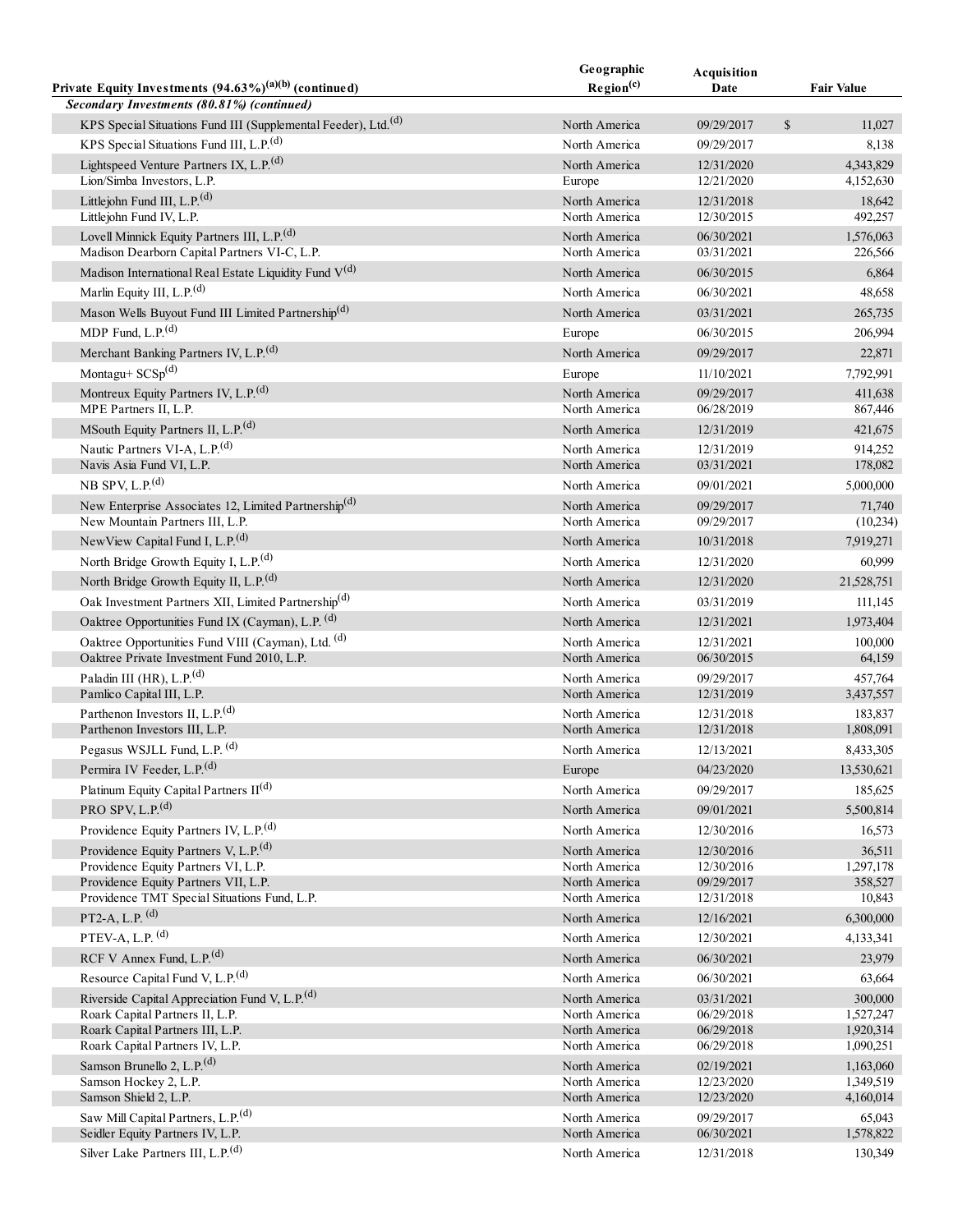|                                                                                             | Geographic                     | Acquisition              |                           |
|---------------------------------------------------------------------------------------------|--------------------------------|--------------------------|---------------------------|
| Private Equity Investments $(94.63\%)^{(a)(b)}$ (continued)                                 | Region <sup>(c)</sup>          | Date                     | <b>Fair Value</b>         |
| Secondary Investments (80.81%) (continued)                                                  |                                |                          |                           |
| Silver Lake Partners V, L.P.                                                                | North America                  | 06/30/2020               | \$<br>3,162,176           |
| Sixth Cinven Fund (No. 4) Limited Partnership                                               | Europe                         | 06/28/2019               | 3,031,364                 |
| Sixth Street Opportunities Partners III (B), L.P.                                           | North America                  | 06/30/2015               | 37,350                    |
| SL SPV-2, L.P. $^{(d)}$                                                                     | North America                  | 02/14/2019               | 1,033,948                 |
| Sorenson Capital Partners III, L.P. (d)                                                     | North America                  | 12/31/2021               | 14,213,364                |
| Sterling Capital Partners IV, L.P. (d)                                                      | North America                  | 12/31/2021               | 1,280,205                 |
| Summit Partners Growth Equity Fund VIII-B, L.P. (d)                                         | North America                  | 12/31/2021               | 1,739,027                 |
| Summit Partners Private Equity Fund VII-A, L.P. <sup>(d)</sup>                              | North America                  | 12/31/2018               | 493,883                   |
| Summit Ventures VI-A, L.P. <sup>(d)</sup>                                                   | North America                  | 12/31/2018               | 195,745                   |
| Sun Capital Partners IV, L.P.                                                               | North America                  | 12/31/2018               | 80,427                    |
| Sun Capital Partners V, L.P.                                                                | North America                  | 12/31/2018               | 244,079                   |
| SunTx Capital Partners II, L.P. <sup>(d)</sup>                                              | North America                  | 12/31/2019               | 1,925,000                 |
|                                                                                             |                                |                          |                           |
| TA Atlantic and Pacific VI, L.P. <sup>(d)</sup><br>TCW/Crescent Mezzanine Partners VB, L.P. | North America<br>North America | 03/31/2021               | 149,268                   |
| Tennenbaum Opportunities Fund V, LLC                                                        | North America                  | 12/30/2015<br>09/29/2017 | 33,141<br>371,794         |
| The Veritas Capital Fund III, L.P. <sup>(d)</sup>                                           | North America                  | 09/29/2017               |                           |
| The Veritas Capital Fund V, L.P. <sup>(d)</sup>                                             | North America                  | 06/28/2019               | 2,206                     |
|                                                                                             |                                |                          | 13,921,459                |
| Thomas H. Lee Equity Fund VI Liquidating Trust <sup>(d)</sup>                               | North America                  | 12/31/2020               | 183                       |
| Thomas H. Lee Parallel (Cayman) Fund VII, L.P.                                              | North America                  | 06/29/2018               | 2,361,598                 |
| Thomas H. Lee Parallel Fund VI Liquidating Trust <sup>(d)</sup>                             | North America                  | 12/31/2020               | 1,339                     |
| TowerBrook Investors III, L.P. <sup>(d)</sup>                                               | North America                  | 12/31/2019               | 36,427                    |
| TPF II-A, L.P. $(d)$                                                                        | North America                  | 12/31/2019               | 67,175                    |
| TPG Growth III (A), L.P.                                                                    | North America                  | 12/31/2019               | 2,453,500                 |
| TPG Partners V, L.P. $(d)$                                                                  | North America                  | 09/29/2017               | 22,993                    |
| TPG Partners VI, L.P.                                                                       | North America                  | 09/29/2017               | 534,531                   |
| TPG STAR, L.P.                                                                              | North America                  | 09/29/2017               | 248,121                   |
| Triton Fund III, L.P.                                                                       | Europe                         | 03/31/2021               | 80,471                    |
| Vista Equity Partners Fund V, L.P. <sup>(d)</sup>                                           | North America                  | 09/28/2018               | 5,923,209                 |
| Warburg Pincus Private Equity XI, L.P. <sup>(d)</sup>                                       | North America                  | 12/31/2021               | 1,369,255                 |
| Webster Equity Partners Bristol CF, L.P. (d)                                                | North America                  | 10/15/2021               | 9,986,555                 |
| WestView Capital Partners II, L.P.                                                          | North America                  | 12/31/2019               | 30,164                    |
| White Deer Energy, L.P. <sup>(d)</sup>                                                      | North America                  | 06/30/2021               | 167,776                   |
| Wind Point Partners AAV, L.P. <sup>(d)</sup>                                                | North America                  | 06/29/2021               | 905,494                   |
| Wind Point Partners VII-B, L.P. <sup>(d)</sup>                                              | North America                  | 09/29/2017               | 586,634                   |
| WP AUSA, $L.P.(d)$                                                                          | North America                  | 07/22/2019               | 8,250,921                 |
| <b>Total Secondary Investments</b>                                                          |                                |                          | 392,683,036               |
|                                                                                             |                                |                          |                           |
| <b>Total Private Equity Investments</b>                                                     |                                |                          |                           |
| (Cost \$360, 456, 219)                                                                      |                                |                          | \$<br>459,854,299         |
| Short-Term Investments (11.53%)                                                             |                                |                          | <b>Fair Value</b>         |
| Money Market Funds (11.53%)                                                                 |                                |                          |                           |
| Fidelity Government Portfolio, Class I, 0.01% <sup>(e)</sup>                                |                                |                          | 55, 543, 324              |
| JP Morgan U.S. Government Money Market Fund, 0.01% <sup>(e)</sup>                           |                                |                          | 498,744                   |
|                                                                                             |                                |                          |                           |
| <b>Total Money Market Funds</b>                                                             |                                |                          | 56,042,068                |
|                                                                                             |                                |                          |                           |
| <b>Total Short-Term Investments</b>                                                         |                                |                          |                           |
| (Cost \$56,042,068)                                                                         |                                |                          | $\mathbf S$<br>56,042,068 |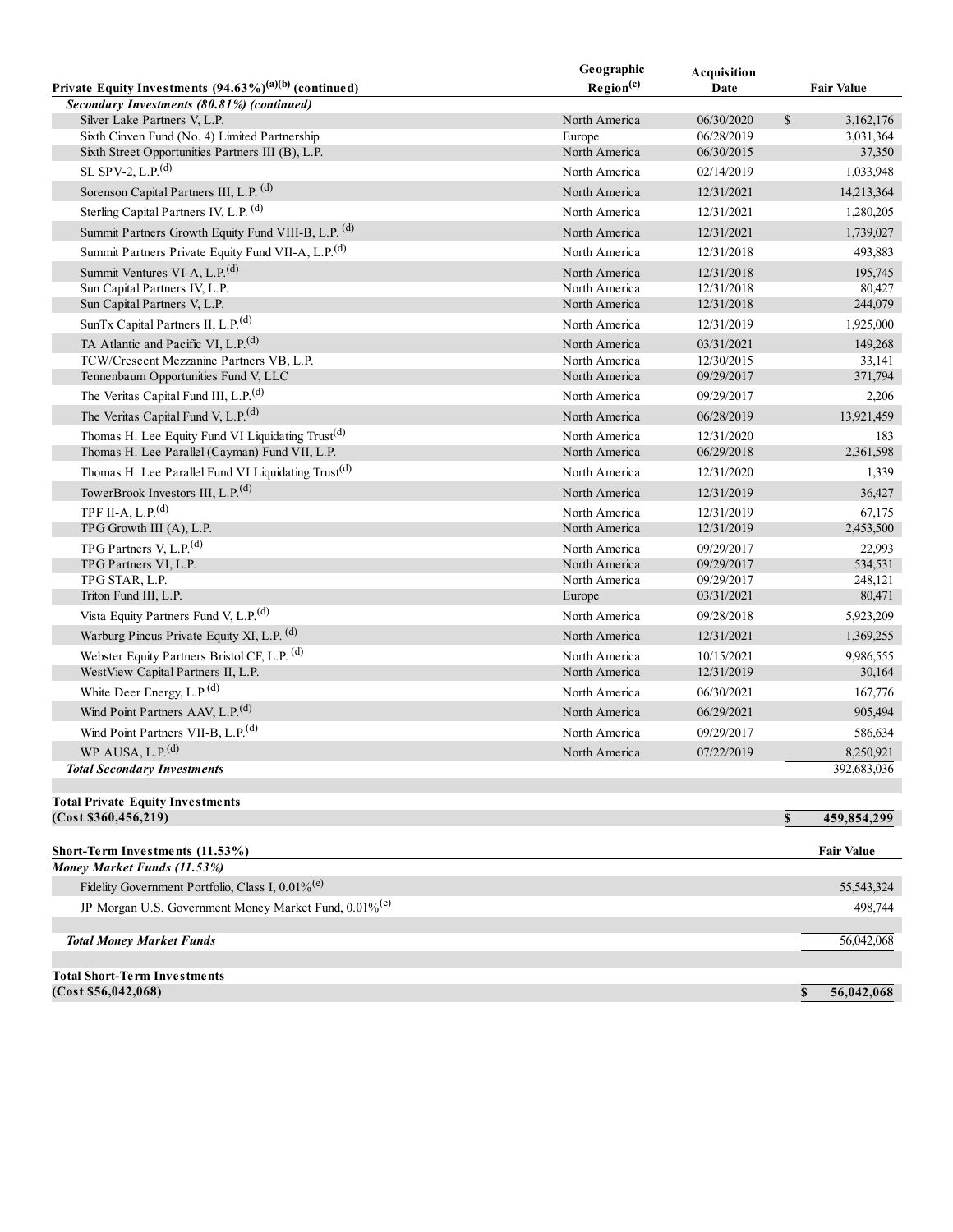| Liabilities in Excess of Other Assets (-6.16%) | (29,940,171)  |
|------------------------------------------------|---------------|
| Share holders' Capital (100.00%)               | \$485.956.196 |
|                                                |               |

- (a) Private Equity Investments are generally offered in private placement transactions and as such are illiquid and generally restricted as to resale. Total cost and fair value of illiquid and restricted securities as of December 31, 2021 was \$360,456,219 and \$459,854,299, respectively.
- (b) Pomona Investment Fund ordinarily acquires portfolios of investments that are comprised of interests in multiple private equity funds (rather than single interests in such funds) and pays a single purchase price for each such portfolio. As a result, the specific acquisition cost allocated to each Private Equity Investment does not necessarily reflect the actual cost of each such investment. The information regarding the Private Equity Investments, as listed in the Consolidated Schedule of Investments above, has not been prepared, reviewed or approved by any such Private Equity Fund or any general partner, manager or sponsor of such Private Equity Investments or any of their respective affiliates. As of December 31, 2021, the aggregate cost of each investment restricted to resale was: \$-, \$3,254,209, \$3,272,042, \$5,009,015, \$912,217, \$1,621,222, \$-, \$804,761, *\$916,381, \$–, \$1,768,335, \$556,808, \$1,820,192, \$609,020, \$3,489,657, \$1,350,000, \$2,056,772, \$1,763,528, \$389,245, \$3,451,393, \$–, \$1,875,000, \$2,303,198, \$2,734,940, \$2,688,994, \$2,996,923, \$28,494, \$3,718,162, \$11,589, \$41,815, \$1,765,975, \$1,567,346, \$169,786, \$2,048,160, \$465,371, \$20,004, \$207,218, \$306,473, \$585,763, \$547,290, \$1,640,150, \$1,695,685, \$3,942, \$2,308,026, \$126,942, \$2,154,* \$480,584, \$202,529, \$-, \$1,379,913, \$2,292,774, \$13,523, \$822,290, \$5,516,370, \$4,155,781, \$49,683, \$744,739, \$812,657, \$1,624,184, *\$656,833, \$1,069,681, \$2,287,786, \$47,747, \$9,272,764, \$6,040,488, \$992,633, \$7,327,979, \$444,287, \$130,322, \$203,464, \$209,397,* \$10,018,575, \$314,006, \$688,460, \$-, \$280,165, \$338,933, \$3,097,269, \$1,616,523, \$616,478, \$298,022, \$470,461, \$1,998,115, \$1,002,635, \$133,659, \$1,192,677, \$1,810,701, \$635, \$22,185, \$-, \$922,412, \$1,177,923, \$583,245, \$2,508,048, \$117,196, \$360,136, \$2,124,769, \$764,587, *\$1,720,131, \$1,266,112, \$27,528, \$1,185,423, \$2,048, \$4,703,475, \$6,553,187, \$1,884,241, \$1,741,331, \$337,808, \$201,423, \$1,986,873,* \$2,238,607, \$44,120, \$261,086, \$213,016, \$-, \$1,232,707, \$2,193,987, \$1,671,372, \$811,443, \$73,605, \$1,702,862, \$72,969, \$311,000, \$7,870,967, \$671,377, \$968,279, \$15,508, \$3,267,891, \$478,775, \$3,373,114, \$157,636, \$820,510, \$5,179,717, \$1,731,742, \$1,355,769, \$522,614, *\$577,528, \$224,400, \$701,194, \$43,721, \$44,011, \$1,655,999, \$168,716, \$2,150,167, \$2,477, \$1,441,917, \$197,690, \$178,198, \$2,911,443,* \$235,881, \$1,025,800, \$496,027, \$487,022, \$2,071,441, \$2,820,173, \$10,272, \$2,009,981, \$740,734, \$304,638, \$15,451, \$29,533, \$233,687, 81,882,172, \$-, \$6,650,126, \$352,649, \$-, \$1,364,746, \$751,526, \$292,985, \$5,000,000, \$126,737, \$942,670, \$3,912,772, \$115,171, \$10,120,101, *\$171,384, \$1,237,058, \$320, \$45,196, \$7,416, \$1,495,869, \$229,506, \$525,100, \$8,456,626, \$4,020,346, \$318,887, \$5,553,019, \$19,151,* \$367,900, \$3,909,950, \$243,174, \$5,693, \$6,300,000, \$4,133,341, \$6,023, \$14,852, \$152,660, \$810,797, \$886,850, \$797,132, \$895,790, \$903,850, *\$4,006,937, \$675,116, \$2,057,705, \$890,415, \$1,964,849, \$1,818,789, \$25,575, \$492,288, \$11,708,762, \$956,950, \$1,118,057, \$586,313,* \$309,279, \$243,191, \$498,522, \$1,097,436, \$61,962, \$223,457, \$217,620, \$364,685, \$6,382,616, \$-, \$2,164,303, \$-, \$267,492, \$19,744, *\$2,065,573, \$325,255, \$1,753,738, \$515,409, \$276,706, \$5,029,721, \$960,347, \$9,986,555, \$321,007, \$66,690, \$920,696, \$399,139 and \$4,895,000, respectively, totaling, \$360,456,219.*
- (c) In the case of Private Equity Investments, geographic region generally refers to where the general partner is headquartered and may be different from *where a Private Equity Investment invests or operates.*

*See accompanying Notes to Consolidated Financial Statements.*

*<sup>(</sup>d) Non-income producing security.*

*<sup>(</sup>e) The rate shown is the annualized 7-day yield as of December 31, 2021.*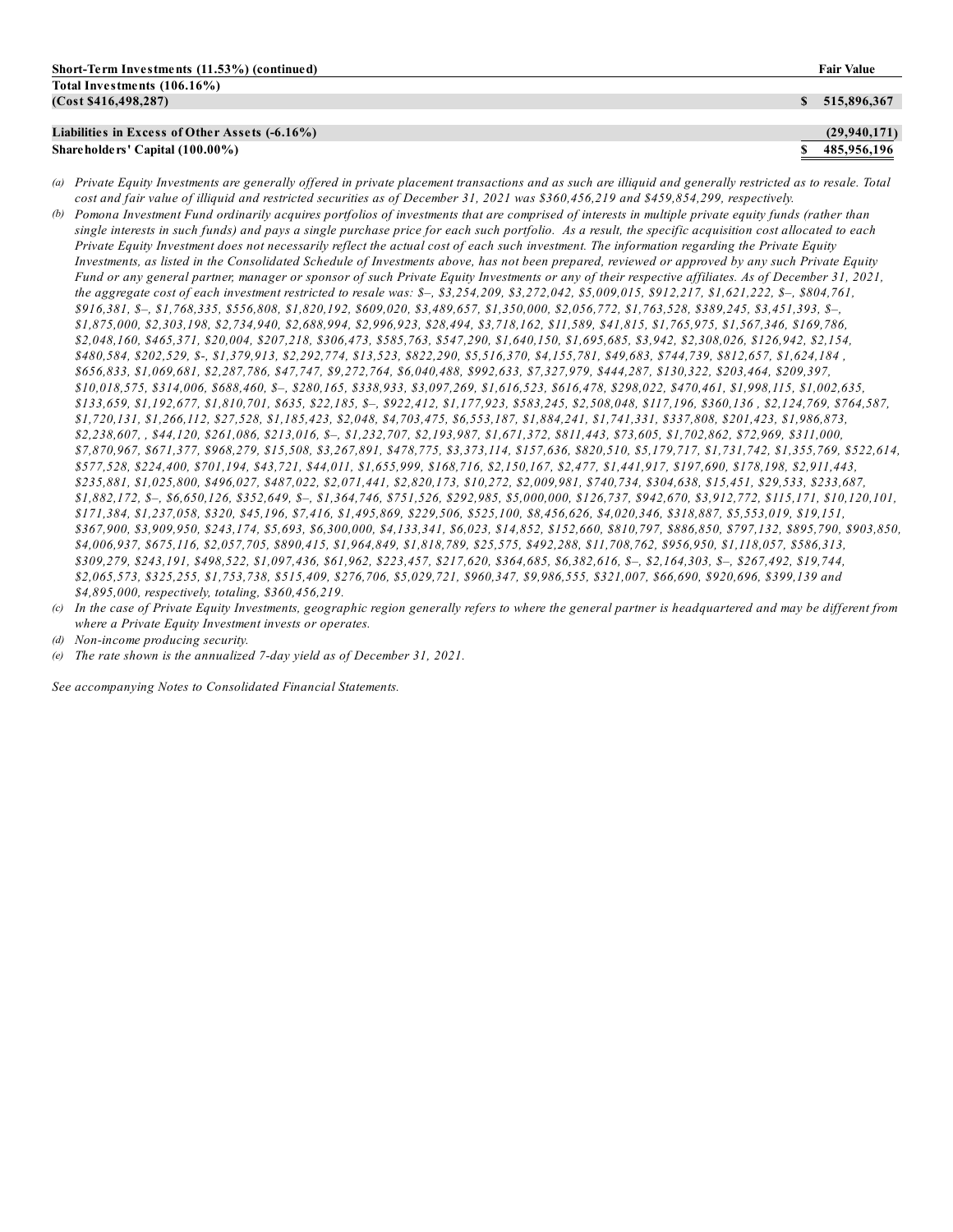## **1. Organization**

Pomona Investment Fund (the "Fund"), was organized as a Delaware statutory trust on August 12, 2014 and commenced operations on May 7, 2015. The Fund is registered under the Investment Company Act of 1940, as amended (the "1940 Act"), as a non-diversified, closed-end management investment company. On August 3, 2017, in connection with the Fund's revolving credit facility, Pomona Investment Fund LLC was organized as a Delaware limited liability company, and is a wholly owned subsidiary of the Fund. All inter-company accounts and transactions relating to Pomona Investment Fund LLC have therefore been eliminated.

#### **2. Summary of Significant Accounting Policies**

The Fund has formal valuation policies and procedures (the "Valuation Procedures"), which have been approved by a board of trustees (the "Board"). The Board has delegated direct and oversight responsibilities for making valuation determinations for investments held by the Fund to a valuation committee (the "Valuation Committee"), which draws on the resources and personnel of Pomona Management LLC (the "Administrator" and the "Adviser") in carrying out its responsibilities. The Board receives valuation reports from the Valuation Committee on a quarterly basis and determines if the Valuation Procedures are operating as expected and the outcomes are reliable.

The Valuation Procedures are applied to all of the Fund's investments, which primarily consists of the following types of Private Equity Investment strategies:

- *Secondary Investments* refer to investments in existing Private Equity assets that are typically acquired in privately negotiated transactions.
- *Primary Investments* refer to investments in newly established private equity funds.
- Seasoned Primary Investments refer to primary investments made after an investment fund has already invested a certain percentage of its capital commitments.
- *Direct Investments/Co-Investments* refers to investments in an operating company alongside other investors.

All investments are recorded at "Fair Value" in good faith. Fair value is based on actual or estimated market value, with special provisions for assets not having readily available market quotations, and for situations in which market quotations are deemed unreliable. The private equity investments ("Private Equity Investments") in which the Fund invests normally do not have readily available market prices. Determining the fair value of Private Equity Investments and other assets requires that judgment be applied to the specific facts and circumstances of each asset while seeking to employ a valuation process that is consistently followed. There is not necessarily a single standard for determining fair value of such assets, and determinations of fair value may involve subjective judgments and estimates.

The fair values of the Fund's Private Equity Investments are estimates and are determined by the Adviser in accordance with the Valuation Procedures. If applicable, these estimates are net of management and performance incentive fees or allocations payable pursuant to the respective organizational documents of each Private Equity Investment. Ordinarily, the fair value of a Private Equity Investment held by the Fund is based on the net asset value ("NAV") of that Private Equity Investment reported by its investment manager. If the Adviser determines that the most recent NAV reported by the investment manager of a Private Equity Investment does not represent the fair value or if the investment manager of a Private Equity Investment fails to report a NAV to the Fund, a fair value determination is made by the Adviser in accordance with the Valuation Procedures. This includes adjusting the NAV provided by an investment manager for other relevant information available at the time the Fund values its portfolio, including capital activity and material events occurring between the reference dates of the investment manager's valuation and the relevant valuation date.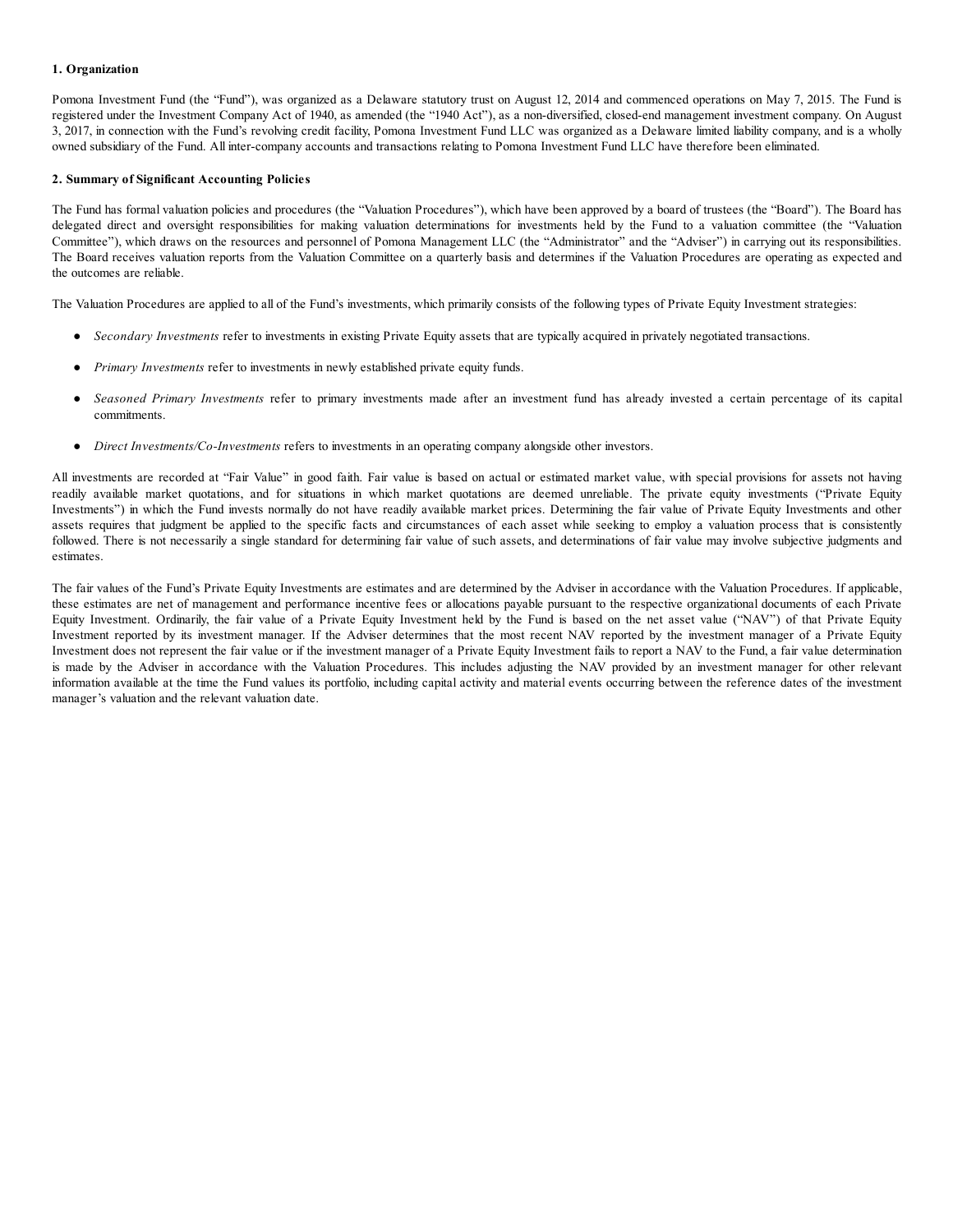For investments that do not have readily determinable fair values and for which it is not possible to use NAV as practical expedient, such as certain Direct Investments/Co-Investments, the Fund will review and value such investments using one or more of the following types of analyses:

- Market comparable statistics and public trading multiples discounted for illiquidity, minority ownership and/or other factors for investments with similar characteristics.
- Discounted cash flow analysis, including a terminal value or exit multiple.
- The cost of the investment, if the cost is determined to best approximate the fair value of the investment.
- Valuations implied by third-party investment in similar assets or issuers.

#### *Cash and Short-term Investments*

The Fund holds cash and investments in short-term interest bearing deposit accounts. At times, such deposits may be in excess of federally insured limits. The Fund has not experienced any losses in such accounts and does not believe it is exposed to any significant credit risk on such accounts. There are no restrictions on the cash and short-term investments held by the Fund. Short-term investments are considered cash equivalents.

## *Realized Gain/(Loss) on Investments, Interest Income, and Dividend Income*

The Fund accounts for realized gains and losses, interest income, and dividend income on distributions received from Private Equity Investments based on the nature of such distributions as determined by each underlying investment manager.

## *Income Recognition and Expenses*

Income is recognized on an accrual basis as earned. Expenses are recognized on an accrual basis as incurred.

The Fund bears all expenses incurred in the course of its operations, including, but not limited to, the following: all costs and expenses related to portfolio transactions and positions for the Fund's account; professional fees; costs of insurance; registration expenses; and expenses of meetings of the Board. Certain expenses of the Fund attributable to a particular share class will be allocated to the share class to which they are attributable.

#### *Use of Estimates*

The preparation of consolidated financial statements in conformity with U.S. GAAP requires the Fund's Administrator to make estimates and assumptions that affect the amounts reported in the consolidated financial statements and accompanying notes. Changes in the economic environment, financial markets, and any other factors or parameters used in determining these estimates could cause actual results to differ materially.

#### **3. Fair Value Disclosures**

In accordance with the authoritative guidance on fair value measurements and disclosures under accounting principles generally accepted in the United States of America ("U.S. GAAP"), the Fund discloses the fair value of its investments in a hierarchy that prioritizes the inputs to valuation techniques used to measure the fair value. The hierarchy gives the highest priority to valuations based on unadjusted quoted prices in active markets for identical assets or liabilities (Level 1 measurement) and the lowest priority to valuations based upon unobservable inputs that are significant to the valuation (Level 3 measurement). The guidance establishes three levels of fair value as listed below.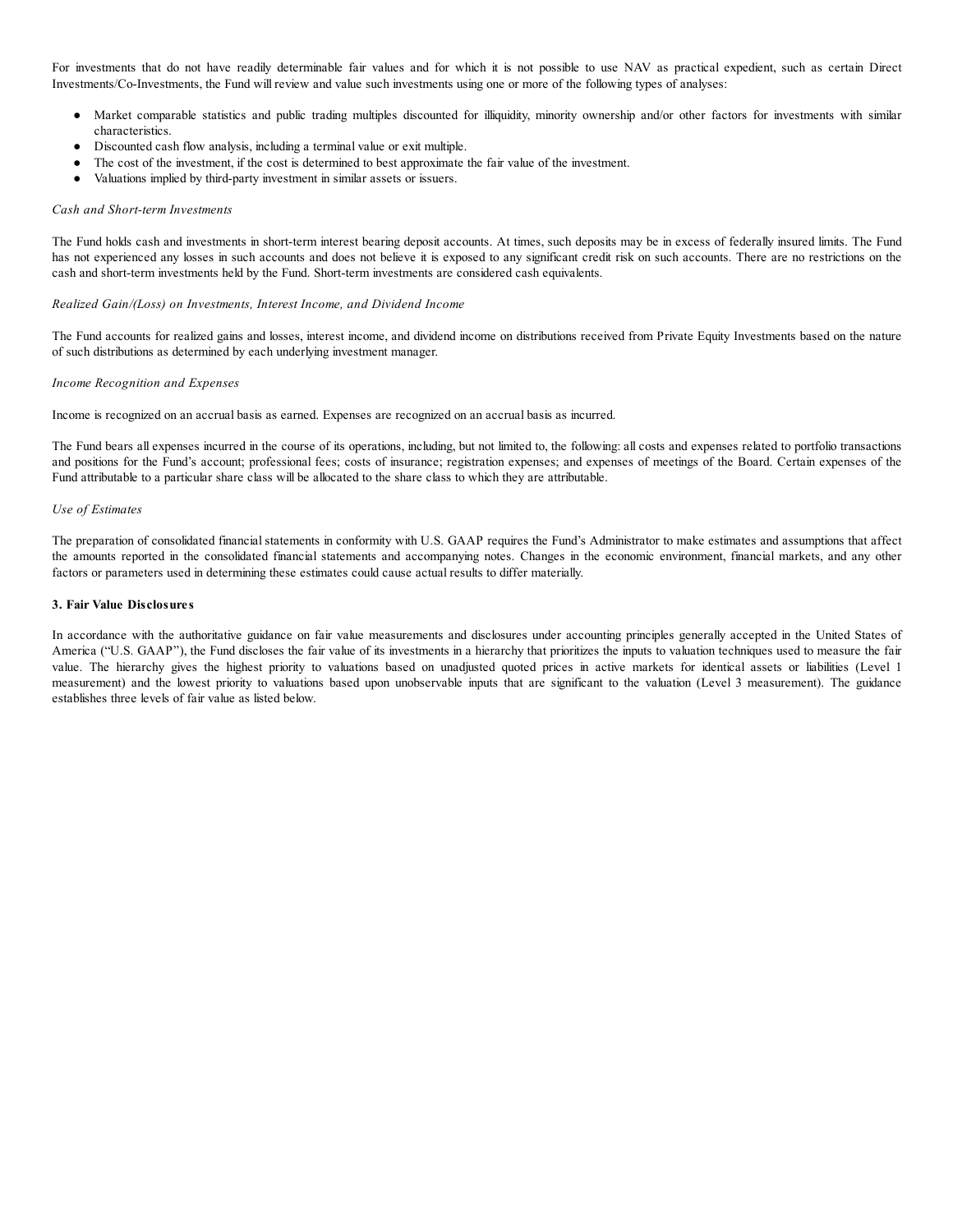- Level 1 Inputs that reflect unadjusted quoted prices in active markets for identical assets and liabilities that the Fund has the ability to access at the measurement date
- Level 2 Inputs other than quoted prices that are observable for the asset or liability, either directly or indirectly, including inputs in markets that are not considered to be active
- Level  $3$  Significant unobservable inputs

The notion of unobservable inputs is intended to allow for situations in which there is little, if any, market activity for the asset or liability at the measurement date. Under Level 3, the owner of an asset must determine fair value based on its own assumptions about what market participants would take into account in determining the fair value of the asset, using the best information available.

The inputs or methodology for valuing securities are not necessarily an indication of the risk associated with investing in those securities.

A financial instrument's level within the fair value hierarchy is based upon the lowest level of any input that is significant to the fair value measurement; however, the determination of what constitutes "observable" requires significant judgment by the Administrator. The Administrator considers observable data to be market data that is readily available, regularly distributed or updated, reliable and verifiable, not proprietary, and provided by independent sources that are actively involved in the relevant market. The Fund's Private Equity Investments are generally restricted securities that are subject to substantial holding periods and restrictions on resale and are not traded in public markets. Accordingly, the Fund would not be able to resell such investments for extended periods, if at all.

The following table is a summary of information about the levels within the fair valuation hierarchy at which the Fund's investments are measured as of December 31, 2021:

|                                    |  | Level 1 -<br><b>Unadjusted</b><br>Ouoted |  | Level 2 - Other<br>Significant<br><b>Observable</b> |  | Level 3 -<br>Significant<br>Unobservable |  |  |              |
|------------------------------------|--|------------------------------------------|--|-----------------------------------------------------|--|------------------------------------------|--|--|--------------|
| Investments in Securities at Value |  | <b>Prices</b>                            |  | Inputs                                              |  | Inputs                                   |  |  | <b>Total</b> |
| Short-Term Investments             |  | 56,042,068                               |  |                                                     |  | $\overline{\phantom{a}}$                 |  |  | 56,042,068   |
| TOTAL                              |  | 56,042,068                               |  | $\overline{\phantom{a}}$                            |  | $\qquad \qquad \blacksquare$             |  |  | 56,042,068   |

As the Fund uses the NAV as a practical expedient to determine the fair value of certain Private Equity Investments, these investments have not been classified in the U.S. GAAP fair value hierarchy. As of December 31, 2021, \$459,854,299 was fair valued utilizing NAV as practical expedient.

As of December 31, 2021 there were no level 3 investments held in the Fund.